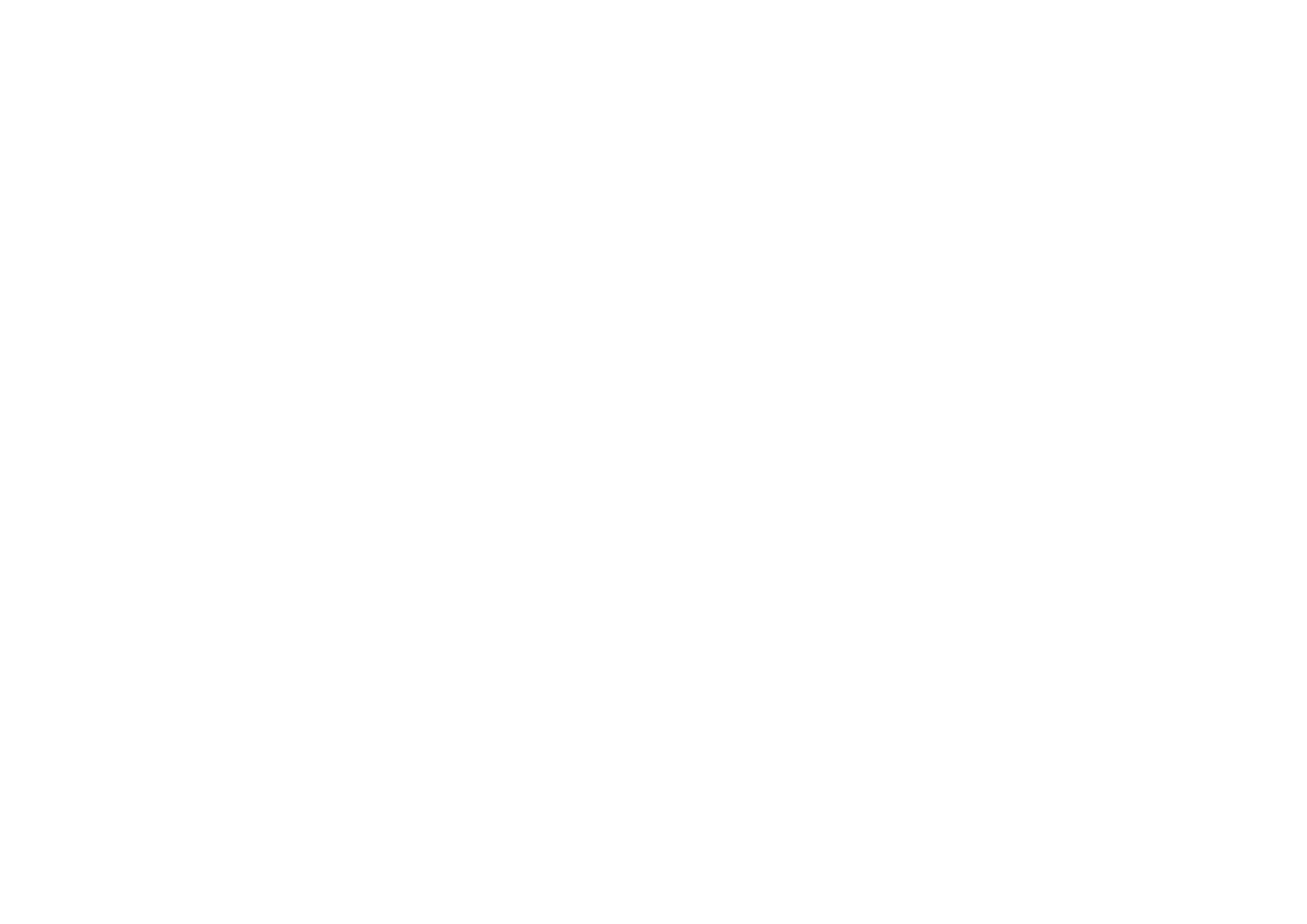| <b>Strategic Objective</b>                                                                                                         | <b>Commitment</b>                                                                                                                                                          | <b>RAG status</b> | <b>Progress summary</b>                                                                                                                                                                                                                                                                                                                                                                                                                                                   |
|------------------------------------------------------------------------------------------------------------------------------------|----------------------------------------------------------------------------------------------------------------------------------------------------------------------------|-------------------|---------------------------------------------------------------------------------------------------------------------------------------------------------------------------------------------------------------------------------------------------------------------------------------------------------------------------------------------------------------------------------------------------------------------------------------------------------------------------|
| 1.1 Deliver a programme of<br>collaborative procurement<br>to support early intervention<br>and the delivery of public<br>services | • Develop plans which support direct engagement<br>with local authority services to identify new<br>collaborative procurement opportunities                                | G                 | • Scotland Excel is engaging directly with local<br>authority housing stakeholders on the development<br>of the national house building framework and, in<br>partnership with the Digital Office, is exploring<br>collaborative opportunities with ICT stakeholders.<br>Council catering managers have agreed to use<br>the contract rebate from the forthcoming meats<br>framework to develop new contract arrangements<br>for fruit and vegetables and bread and rolls. |
|                                                                                                                                    | • Complete the sourcing strategy and initiate the<br>tender process for a new build housing framework<br>on behalf of participating local authorities                      | G                 | • Extensive stakeholder engagement and market<br>research is underway to inform strategy<br>development. A Prior Information Notice (PIN) has<br>been published and has attracted significant<br>interest from the market. The project is on track to<br>deliver the new framework in summer 2019.                                                                                                                                                                        |
|                                                                                                                                    | • Implement a procurement strategy for older<br>people care home services for that provides<br>choice, continuity of care and innovation in<br>service delivery            | G                 | • A survey has been issued to participating local<br>authorities to seek input on proposed elements of<br>the sourcing strategy for older people's care<br>homes.                                                                                                                                                                                                                                                                                                         |
|                                                                                                                                    | • Implement the procurement strategy for adult<br>care and support services and secure sustainable<br>funding for ongoing delivery as part of the social<br>care portfolio | G                 | • Stakeholder engagements sessions have been held<br>with purchasers and providers, with the output<br>used to help draft the procurement strategy. A<br>draft strategy has been produced.                                                                                                                                                                                                                                                                                |
|                                                                                                                                    | • Continue to pursue funding to deliver proposals<br>which support the expansion of early learning and<br>childcare provision                                              | B                 | • Funding has been secured for Scotland Excel to<br>play key role in supporting the expansion of early<br>learning and childcare through the production of<br>guidance, cost modelling and standard terms and<br>conditions.                                                                                                                                                                                                                                              |

#### **Goa1 1: Shaping the delivery of innovative public services**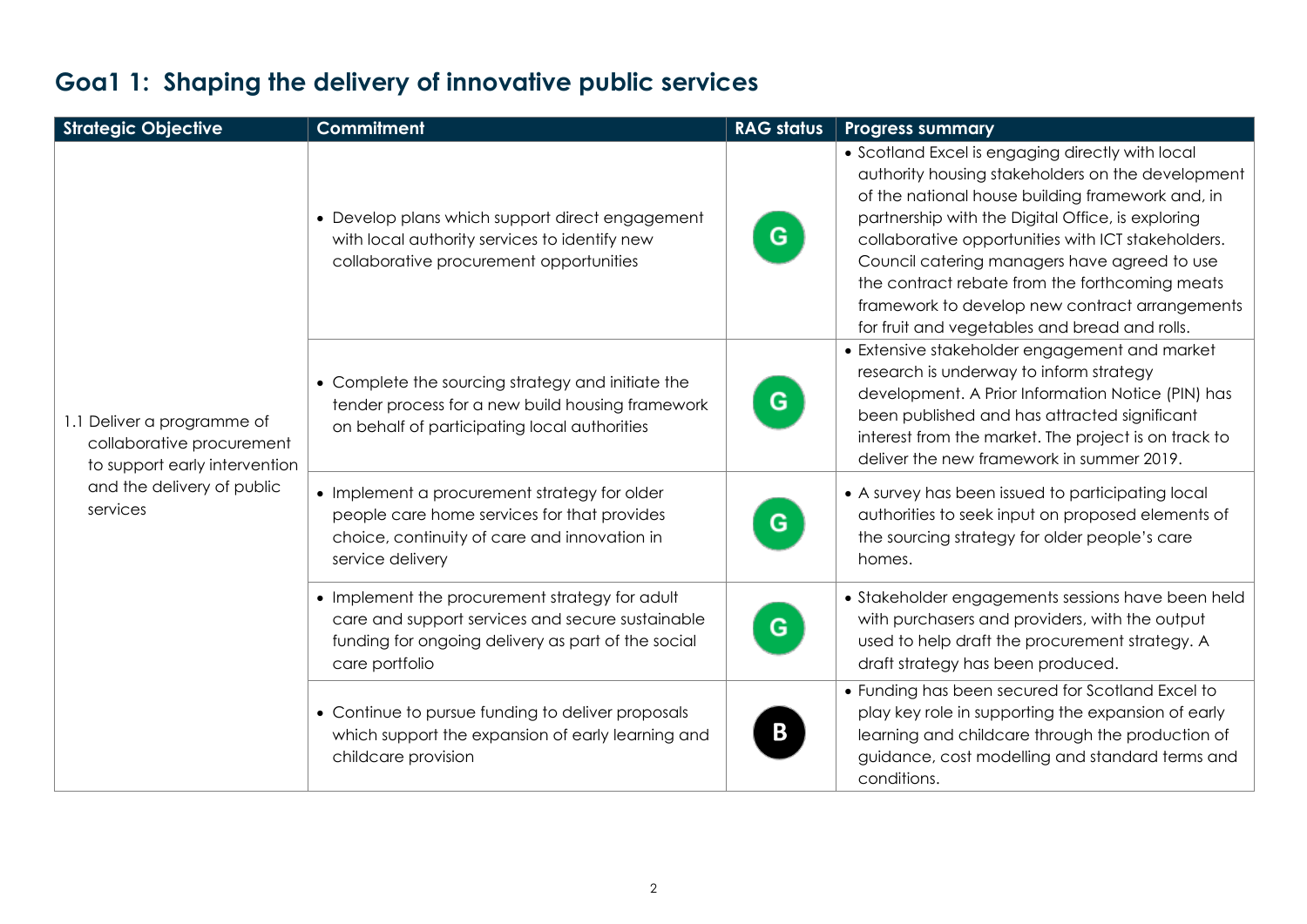|                                                                                                               | • Develop and implement contract and supplier<br>management (CSM) and key supplier<br>management (KSM) programmes which monitor<br>and enhance the performance of Scotland Excel<br>contracts<br>• Identify opportunities to lead and/or participate in<br>national cross-sector procurement opportunities<br>and initiatives with partners in health, further and<br>higher education, and central government | • Work is underway to roll out the new CSM<br>programme to all Category 1 contracts by<br>December 2018. Plans to extend the programme<br>G.<br>to Category 2 and 3 contracts will be implemented<br>from Q4. A KSM programme will be considered<br>once CSM is in place across the portfolio.<br>• Scotland Excel is continuing to participate in the<br>Scottish Government's Collaborative Leads Group<br>G.<br>and met with NSS National Procurement to discuss<br>the forthcoming technology enabled care |
|---------------------------------------------------------------------------------------------------------------|----------------------------------------------------------------------------------------------------------------------------------------------------------------------------------------------------------------------------------------------------------------------------------------------------------------------------------------------------------------------------------------------------------------|----------------------------------------------------------------------------------------------------------------------------------------------------------------------------------------------------------------------------------------------------------------------------------------------------------------------------------------------------------------------------------------------------------------------------------------------------------------------------------------------------------------|
|                                                                                                               | • Continue to inform and support national<br>procurement policy in consultation with the local<br>government procurement community                                                                                                                                                                                                                                                                             | framework which is available to health boards.<br>• Scotland Excel is advising and supporting councils<br>to comply with their duty to produce an Annual<br>G<br>Procurement Report which was introduced as part<br>of the Procurement Reform (Scotland) Act 2014.                                                                                                                                                                                                                                             |
| 1.2 Deliver programmes which<br>lead and develop<br>professional, organisational<br>and commercial capability | • Develop and deliver a targeted programme of<br>change projects based on development needs<br>identified by Procurement & Commercial<br>Improvement Programme (PCIP) assessments                                                                                                                                                                                                                              | • Four change projects have been initiated to<br>support PCIP outcomes. A further two change<br>G<br>projects addressing specific council needs are<br>bring scoped.                                                                                                                                                                                                                                                                                                                                           |
|                                                                                                               | • Deliver a second cycle of local government PCIP<br>assessments for all local authorities                                                                                                                                                                                                                                                                                                                     | • Preparations are on schedule for the 2018-19 PCIP<br>programme which will commence late September<br>G.<br>2018 and is scheduled to be completed by the end<br>of April 2019. All 32 councils have committed to<br>undertaking a PCIP assessment.                                                                                                                                                                                                                                                            |
|                                                                                                               | • Deliver the chargeable consultancy projects and<br>transformation programmes agreed for Aberdeen<br>City and Fife Councils, and respond to any further<br>requests for these types of services from other<br>councils                                                                                                                                                                                        | • The project for Fife Council was approved in April.<br>All project team members have been recruited<br>G.<br>and will be onsite from July. Work is progressing on<br>the consultancy project for Aberdeen City Council<br>in line with plans.                                                                                                                                                                                                                                                                |
|                                                                                                               | • Continue to develop and deliver accredited work-<br>based learning programmes through the Scotland<br><b>Excel Academy</b>                                                                                                                                                                                                                                                                                   | • There are currently 42 learners engaged in four<br>learning cohorts - three Chartered Management<br>Institute (CMI) leadership & management<br>G<br>programmes and one Chartered Institute of<br>Procurement & Supply (CIPS) procurement<br>practitioner programme.                                                                                                                                                                                                                                          |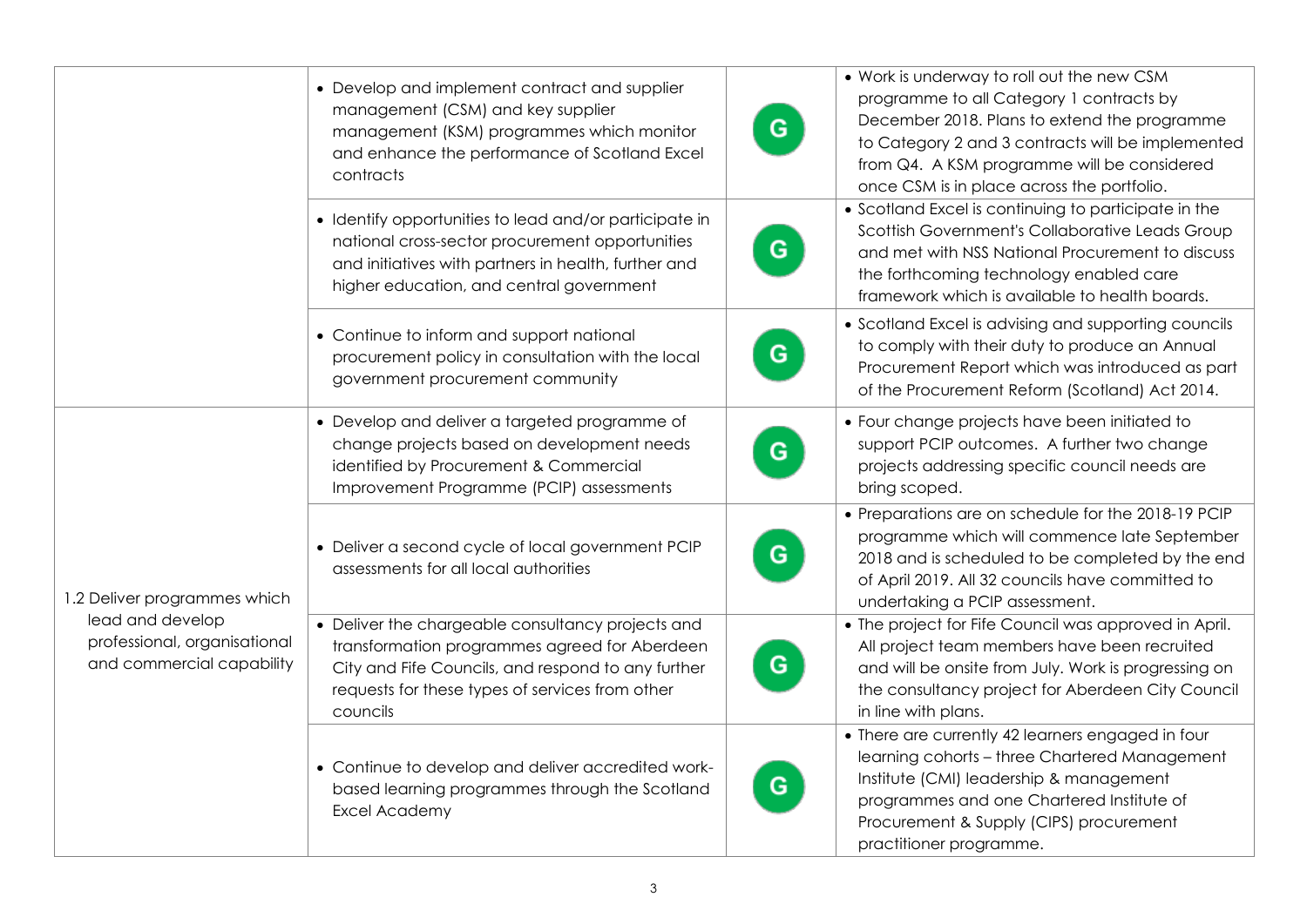|                                                                                                                      | • Develop and deliver a programme of practitioner<br>workshops, masterclasses and events to lead best<br>practice through the Scotland Excel Academy                                                                                | W  | • A programme of workshops, masterclasses and<br>events will be developed for the second half of<br>2018-19. This will include five practitioner<br>workshops, two masterclasses and one webinar to<br>support professional practice and thought<br>leadership. Topics are being informed by sector<br>development needs identified during the 2017-18<br>PCIP assessments.                                                                           |
|----------------------------------------------------------------------------------------------------------------------|-------------------------------------------------------------------------------------------------------------------------------------------------------------------------------------------------------------------------------------|----|-------------------------------------------------------------------------------------------------------------------------------------------------------------------------------------------------------------------------------------------------------------------------------------------------------------------------------------------------------------------------------------------------------------------------------------------------------|
|                                                                                                                      | • Continue to develop Scotland Excel Academy<br>online resources to support learning programmes<br>and create a community platform for sharing best<br>practice                                                                     | G  | • Academy online resources are continually evolving<br>as new programmes and cohorts are introduced.<br>Content and expertise is shared with the<br>procurement community where possible.                                                                                                                                                                                                                                                             |
| 1.3 Harness the potential of<br>digital technology and<br>data insight to support the<br>delivery of public services | • Continue to provide ICT procurement services for<br>the Digital Office for Scottish Local Government,<br>engaging proactively with stakeholders to<br>promote a collaborative approach to the<br>adoption of digital technologies |    | • Despite extensive stakeholder consultation, it is<br>proving difficult to agree collaborative<br>opportunities with the sector and progress has<br>been slower than anticipated. To date, only one<br>project, for a replacement social work care case<br>management system, has been identified. Plans<br>are being developed for stakeholder workshops to<br>promote a better understanding of how<br>procurement can support digital innovation. |
|                                                                                                                      | • Continue to develop data analytic tools and<br>resources to support the expansion of the contract<br>portfolio and provide management information to<br>the sector                                                                | G. | • Stakeholders now have online access to social<br>care information through Power BI data analytics.<br>This tool has also been used to enhance internal<br>reporting capabilities, and further developments<br>are planned over the coming months.                                                                                                                                                                                                   |
|                                                                                                                      | • Continue to develop and share access to the Cost<br>of Care calculator to support the delivery of<br>affordable and sustainable social care services                                                                              | G. | • Scotland Excel, COSLA and Scottish Care have<br>agreed the overall approach to the cost model<br>and the majority of individual elements within.<br>Remaining elements are expecting to be agreed<br>by the end of the calendar year.                                                                                                                                                                                                               |
|                                                                                                                      | • Continue to develop and share access to<br>Indexation Modelling to track market influences on<br>costs                                                                                                                            | G. | • Scotland Excel is continuing to use Indexation<br>Modelling as part of contract management. Plans<br>to share this knowledge with the sector will be<br>developed and implemented from Q3.                                                                                                                                                                                                                                                          |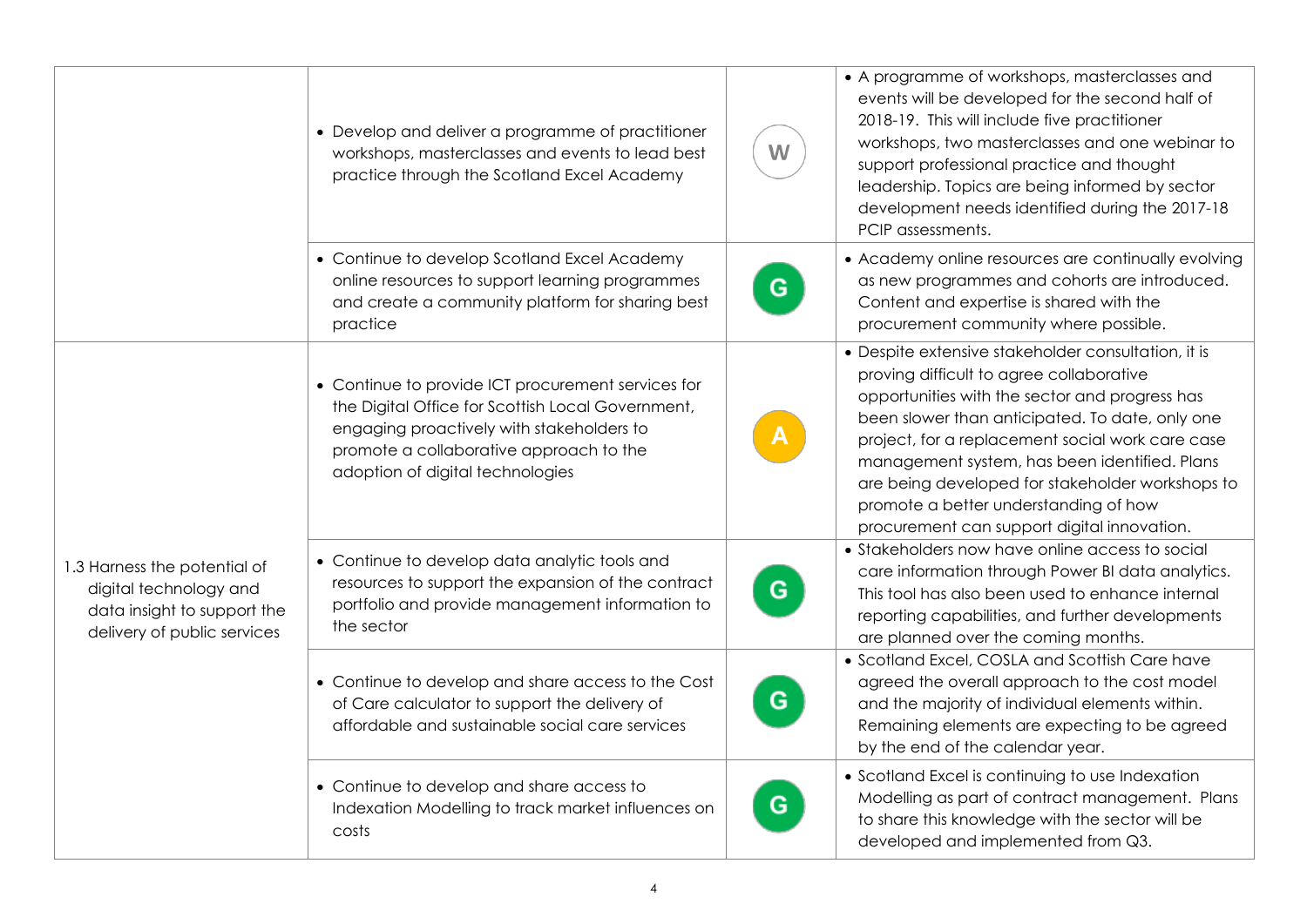|                                                                                                                          | • Deliver market analysis reports in support of new<br>collaborative procurement or service opportunities                                                                                                                                         | W  | • Implementation of new market intelligence<br>resources to support market analysis will<br>commence in Q2.                                                                                                                                                                                                                                                                |
|--------------------------------------------------------------------------------------------------------------------------|---------------------------------------------------------------------------------------------------------------------------------------------------------------------------------------------------------------------------------------------------|----|----------------------------------------------------------------------------------------------------------------------------------------------------------------------------------------------------------------------------------------------------------------------------------------------------------------------------------------------------------------------------|
|                                                                                                                          | • Develop plans to roll out data analytic tools to staff<br>across the organisation                                                                                                                                                               | W  | • Power BI data analytics tools will be rolled out staff<br>during 2019-20 once the first development phase<br>has been completed.                                                                                                                                                                                                                                         |
| 1.4 Use our insight and<br>experience to shape policy<br>and meet the challenges of<br>future public service<br>delivery | • Continue to work with the Scottish Government,<br>COSLA and other partners to support the<br>development and/or delivery of national policy in<br>social care                                                                                   | G. | • Scotland Excel is continuing to engage with the<br>Scottish Government, COSLA, Health & Social Care<br>Partnerships and care providers on the<br>development of a cost of care calculator and new<br>framework opportunities for care and support<br>services and older people's care homes services.                                                                    |
|                                                                                                                          | • Continue to work with the Scottish Government<br>and other partners to support the development<br>and/or delivery of education policies such as early<br>learning provision, pupil attainment funding, and<br>food procurement for school meals | G  | • Work is continuing with the Scottish Government to<br>support education policies. Scotland Excel has<br>provided input for the Scottish Government's<br>National Obesity Strategy which links nutritional<br>policy for schools, and is working to support the<br>'Period Poverty' initiative by tendering for the<br>provision of sanitary products for use in schools. |
|                                                                                                                          | • Continue to work with the Scottish Government,<br>Association of Local Authority Chief Housing<br>Officers (ALACHO) and other partners to support<br>the development and/or delivery of national<br>policy in affordable housing                | W  | • Scotland Excel will focus on the development of<br>the new build housing framework in 2018-19 and<br>will explore further opportunities to influence or<br>support affordable housing policy in 2019-20.                                                                                                                                                                 |
|                                                                                                                          | • Continue to work with the Scottish Government,<br>Zero Waste Scotland and other partners to support<br>the development and/or delivery of national<br>environmental policy                                                                      | G  | • Scotland Excel is continuing to hold regular<br>meetings with Zero Waste Scotland to discuss<br>opportunities to support the Circular Economy<br>through procurement.                                                                                                                                                                                                    |
|                                                                                                                          | • Develop and deliver a calendar of<br>communications activities which promotes our<br>knowledge and experience in support of our policy<br>and public affairs goals                                                                              | G  | • A rolling calendar of communications activities is<br>now in place and is reviewed and updated<br>regularly. During Q1, the main focus has been on<br>the development of media articles on key policy<br>themes to capitalise on Scotland Excel's 10 Year<br>Anniversary.                                                                                                |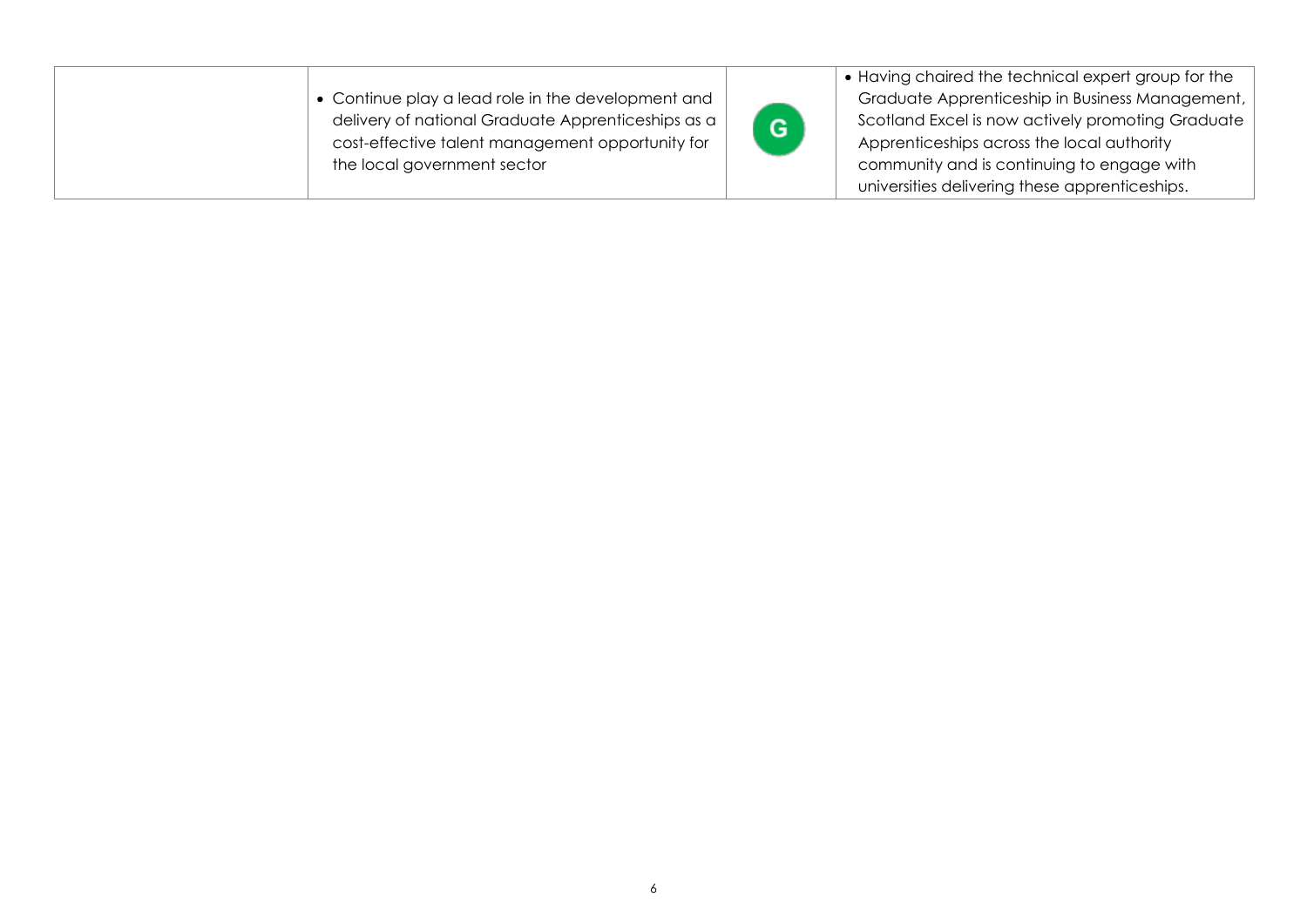### **Goa1 2: Being sustainable in everything we do**

| <b>Strategic Objective</b>                                                                                                           | <b>Commitment</b>                                                                                                                                                                                            | <b>RAG status</b> | <b>Progress summary</b>                                                                                                                                                                                                                                                                                       |
|--------------------------------------------------------------------------------------------------------------------------------------|--------------------------------------------------------------------------------------------------------------------------------------------------------------------------------------------------------------|-------------------|---------------------------------------------------------------------------------------------------------------------------------------------------------------------------------------------------------------------------------------------------------------------------------------------------------------|
| 2.1 Deliver positive and<br>measurable social value<br>through our contracts and<br>services                                         | • Develop plans to increase the proportion of<br>Scotland Excel suppliers paying their staff the<br>Scottish Living Wage                                                                                     | W                 | • Scotland Excel's process will be reviewed from Q3<br>to align CSM activity with the objective of<br>increasing the overall percentage of suppliers<br>paying the Scottish Living Wage.                                                                                                                      |
|                                                                                                                                      | • Continue to develop community benefit models<br>which enable councils to achieve direct benefits<br>for their areas                                                                                        | G                 | • The model used to evaluate community benefits in<br>tenders has been revised and updated to<br>recognise the proportionate value of specific<br>benefits to councils.                                                                                                                                       |
|                                                                                                                                      | • Continue to support opportunities for disabled/<br>disadvantaged workers through community<br>benefits and/or the participation of supported<br>businesses and the third sector within our supply<br>chain | G                 | • Scotland Excel is continuing to consider<br>opportunities for supported businesses and third<br>sector organisations within procurement strategies.<br>Following a successful event in February 2018,<br>further initiatives to support engagement with<br>supported businesses will be considered in 2019. |
| 2.2 Deliver positive and<br>measurable local<br>economic impact through<br>SME and third sector<br>participation in our<br>contracts | • Continue to work with the Supplier Development<br>Programme (SDP) to raise awareness of public<br>procurement opportunities and encourage<br>participation among Scottish SMEs                             | G                 | • In Q1, Scotland Excel delivered two SDP training<br>sessions for SMEs in Alloa and Perth, attended a<br>local Meet the Buyer event in Ayrshire, and<br>presented and exhibited at SDP's National Meet<br>the Buyer event in Edinburgh.                                                                      |
|                                                                                                                                      | • Increase direct and supply chain opportunities for<br>Scottish SMEs and contractors within Scotland Excel<br>contracts, particularly within the construction<br>portfolio                                  | G                 | • The User Intelligence Group (UIG) developing the<br>strategy for the new build housing framework are<br>considering ways to encourage SMEs to participate<br>as main contractors and sub-contractors.                                                                                                       |
|                                                                                                                                      | • Encourage housing associations to consider the<br>local economic impact they can deliver through<br>the use of Scotland Excel contracts                                                                    | G                 | • Consideration of local economic impact forms a<br>key part of the PCIP assessment undertaken by<br>Scotland Excel with housing associations. Ongoing<br>engagement with the sector is taking place to<br>demonstrate how Scotland Excel contracts can<br>support local impact.                              |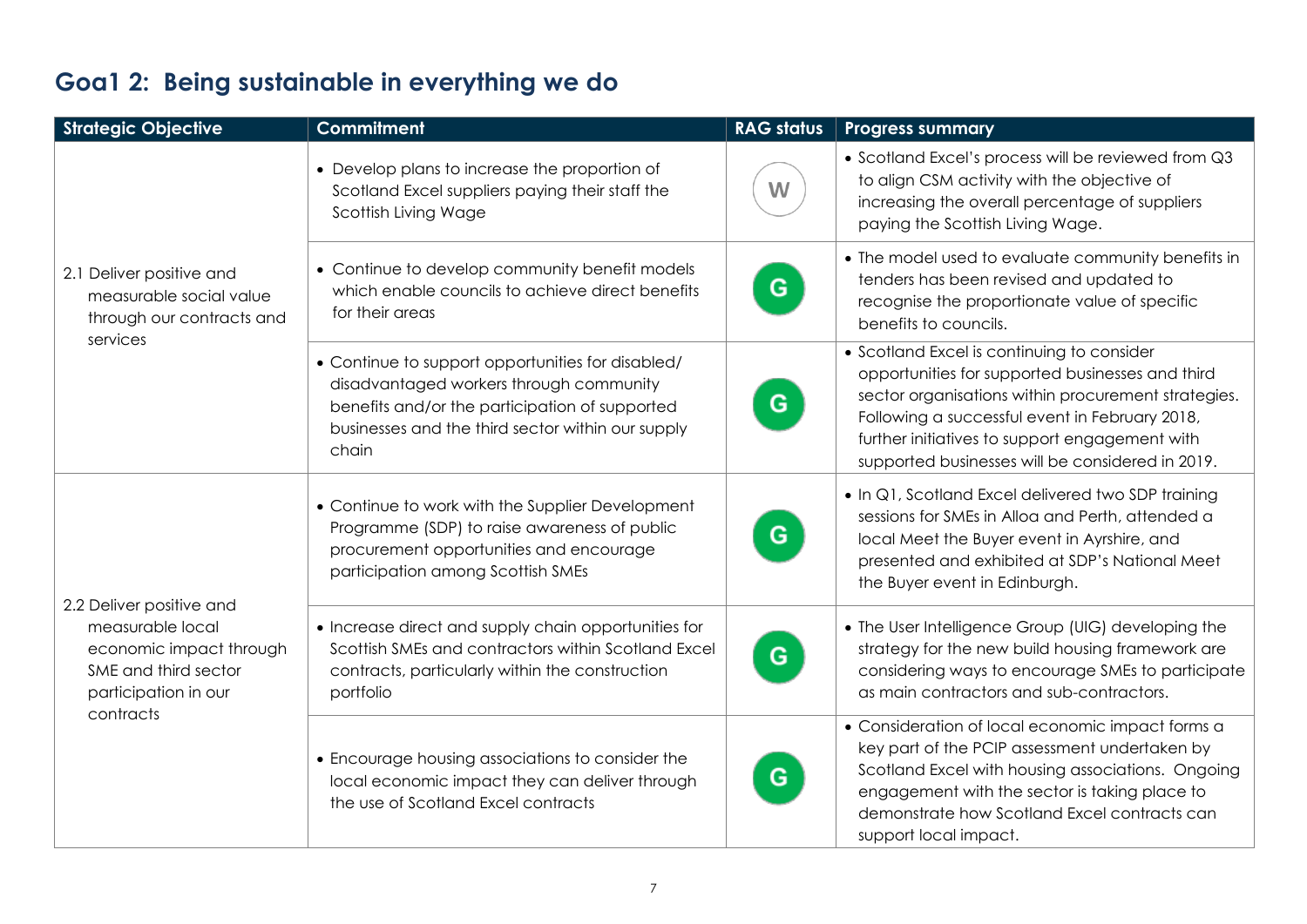| 2.3 Deliver positive and<br>measurable environmental<br>benefits through our<br>contracts | • Continue to encourage suppliers to Scotland Excel<br>contracts to consider opportunities to increase<br>recycling of their products and packaging and/or<br>reduce their carbon footprint                                                                              | G. | • Scotland Excel's Invitation to Tender (ITT)<br>documentation continues to include appropriate<br>environmental considerations including the<br>weighting and scoring of emissions.                                                                                                                                                                       |
|-------------------------------------------------------------------------------------------|--------------------------------------------------------------------------------------------------------------------------------------------------------------------------------------------------------------------------------------------------------------------------|----|------------------------------------------------------------------------------------------------------------------------------------------------------------------------------------------------------------------------------------------------------------------------------------------------------------------------------------------------------------|
|                                                                                           | • Develop and implement a model for considering<br>'whole life' costing within tender evaluations,<br>including plans for monitoring costs over the<br>lifecycle of products and services                                                                                | G  | • Scotland Excel's ITT documentation continues to<br>include appropriate cost evaluation to ensure that<br>lifetime value is assessed.                                                                                                                                                                                                                     |
|                                                                                           | • Continue to support the collection, handling,<br>treatment and recovery of value from waste by<br>implementing new recyclable and residual waste<br>arrangements which offer increased options for<br>recycling and/or disposal and cover additional<br>types of waste |    | • The renewal of Scotland Excel's recyclable and<br>renewable waste framework has taken longer than<br>anticipated to allow exploration of a Dynamic<br>Purchasing System as a route to market. This<br>approach will offer greater flexibility to councils<br>and suppliers, and it is anticipated that the<br>framework will be available in early 2019. |
|                                                                                           | • Develop plans for assessing and mitigating the<br>environmental impact of Scotland Excel's activities                                                                                                                                                                  | W  | . Plans for assessing and mitigating Scotland Excel's<br>environmental impact will be considered in 2019-20<br>following the appointment of new Corporate<br>Services Manager in Q4.                                                                                                                                                                       |
| 2.4 Lead and develop<br>sustainable procurement<br>knowledge and practice                 | • Produce an annual report on procurement activity<br>in line with the requirements of the Procurement<br>Reform (Scotland) Act 2014, providing support and<br>guidance on reporting commitments to the local<br>authorities                                             | G. | • An Annual Procurement Report is being developed<br>in line with the requirements of the Procurement<br>Reform (Scotland) Act 2014. The report is on track<br>for publication during Q2.                                                                                                                                                                  |
|                                                                                           | • Continue to work with national partners on the<br>development of sustainable procurement<br>guidance and tools                                                                                                                                                         | G  | • Scotland Excel is continuing to engage with<br>national partners through the Scottish<br>Government's Best Practice Working Group. In Q1,<br>the group updated the Sustainability Test used by<br>procurement practitioners to embed sustainability<br>requirements in frameworks and contracts.                                                         |
|                                                                                           | • Develop plans to increase the local government<br>sector's sustainable procurement knowledge and<br>capability through the Scotland Excel Academy                                                                                                                      | W  | • Sustainable procurement is embedded in the CIPS<br>accredited course delivered through the Scotland<br>Excel Academy, and will form part of a non-<br>accredited 'introduction to procurement' course<br>available from October.                                                                                                                         |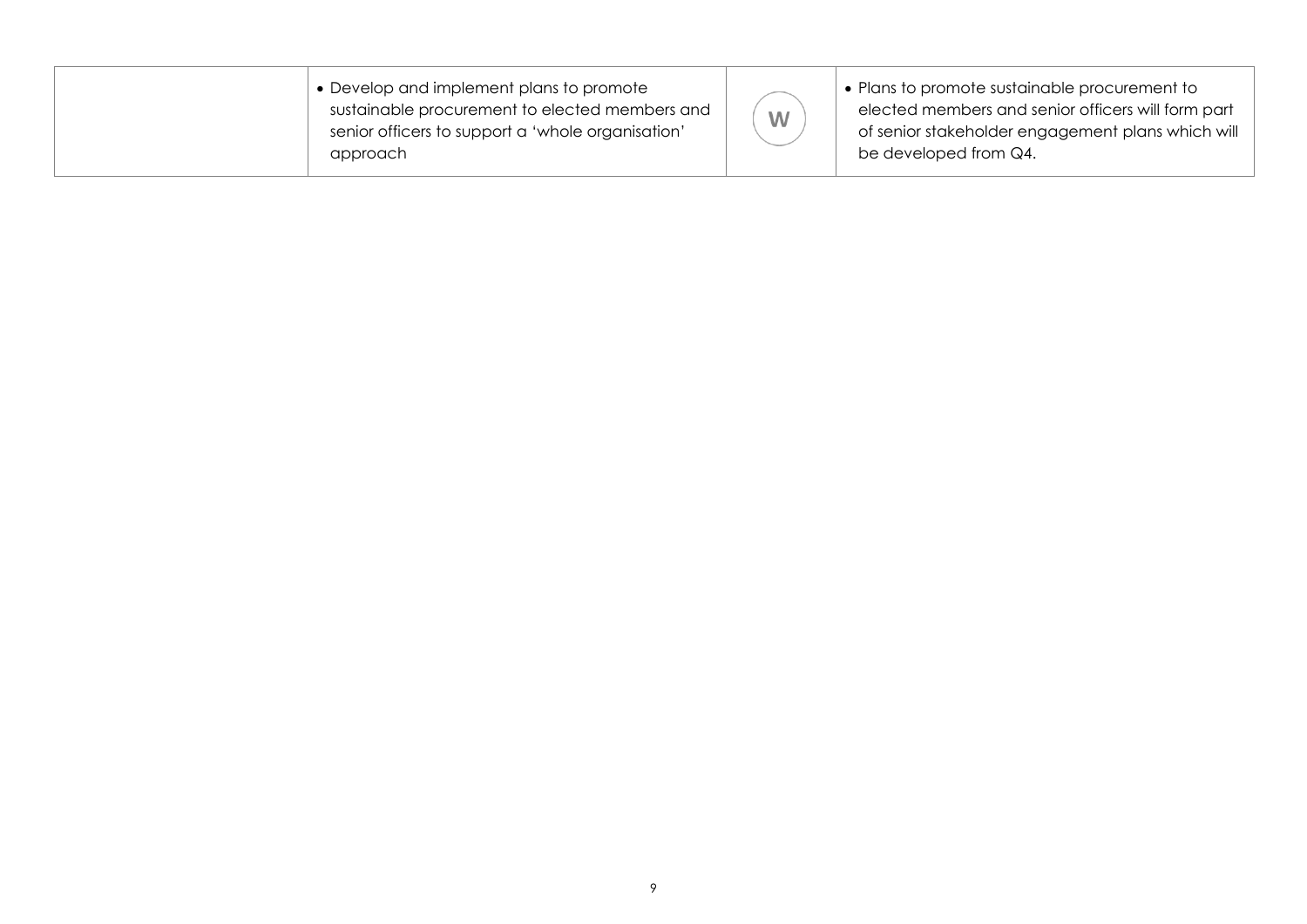| <b>Strategic Objective</b>                                                            | <b>Commitment</b>                                                                                                                                                                                                          | <b>RAG status</b> | <b>Progress summary</b>                                                                                                                                                                                                                                                                                                                       |
|---------------------------------------------------------------------------------------|----------------------------------------------------------------------------------------------------------------------------------------------------------------------------------------------------------------------------|-------------------|-----------------------------------------------------------------------------------------------------------------------------------------------------------------------------------------------------------------------------------------------------------------------------------------------------------------------------------------------|
| 3.1 Ensure our customers<br>continue to receive<br>maximum value from our<br>services | • Continue to develop Scotland Excel's account<br>management services to ensure they deliver value<br>to local authority procurement teams and support<br>a positive customer experience for councils                      | G                 | • Scotland Excel's account managers are now<br>involved in delivering change projects and<br>facilitating workshops. Quarterly business reviews<br>continue to take place with councils to<br>demonstrate the value of membership and gather<br>feedback from council procurement teams.                                                      |
|                                                                                       | • Explore further opportunities to use digital<br>technologies to engage with customers and/or<br>expand online 'self-service' facilities, incorporating<br>the findings into Scotland Excel's ICT strategy and<br>roadmap | G                 | • Data analytics tools now allow self service of a<br>range of social care information. Further<br>opportunities will be explored once the first phase<br>of development of data tools has been<br>completed.                                                                                                                                 |
|                                                                                       | • Explore the feasibility of providing additional<br>services requested by customers, incorporating the<br>findings into future operational plans                                                                          | W                 | • In 2018-19, Scotland Excel will focus on expanding<br>the range of courses available through the<br>Academy, extending the range of small value<br>contracts, developing a new build housing<br>framework and delivering consultancy services to<br>councils. Further opportunities to provide new<br>services will be explored in 2019-20. |
|                                                                                       | • Embed the outputs of Scotland Excel's stakeholder<br>engagement project into customer and<br>stakeholder engagement plans and activities,<br>ensuring that these reflect the organisation's<br>expanding customer base   | W                 | • Work to embed the outputs of Scotland Excel's<br>stakeholder engagement project will begin in Q4.<br>Tools created as part of this project will be used to<br>analyse, plan and prioritise engagement activities<br>with different stakeholder groups.                                                                                      |
| 3.2 Engage stakeholders in the<br>delivery of effective local<br>solutions            | • Develop a model for incorporating community<br>engagement, where appropriate, into the<br>development of procurement strategies                                                                                          | W                 | • Scotland Excel's approach to developing<br>procurement strategies will be reviewed later this<br>year to ensure that opportunities to engage with<br>communities are considered as part of strategy<br>development.                                                                                                                         |
|                                                                                       | • Continue to engage directly with service users,<br>where appropriate, to ensure their needs are<br>considered within service design                                                                                      | G                 | • Scotland Excel remains committed to involving<br>people who use services in the design of<br>frameworks. However, there were no relevant<br>engagement opportunities in Q1.                                                                                                                                                                 |

### `**Goa1 3: Placing people at the heart of our business**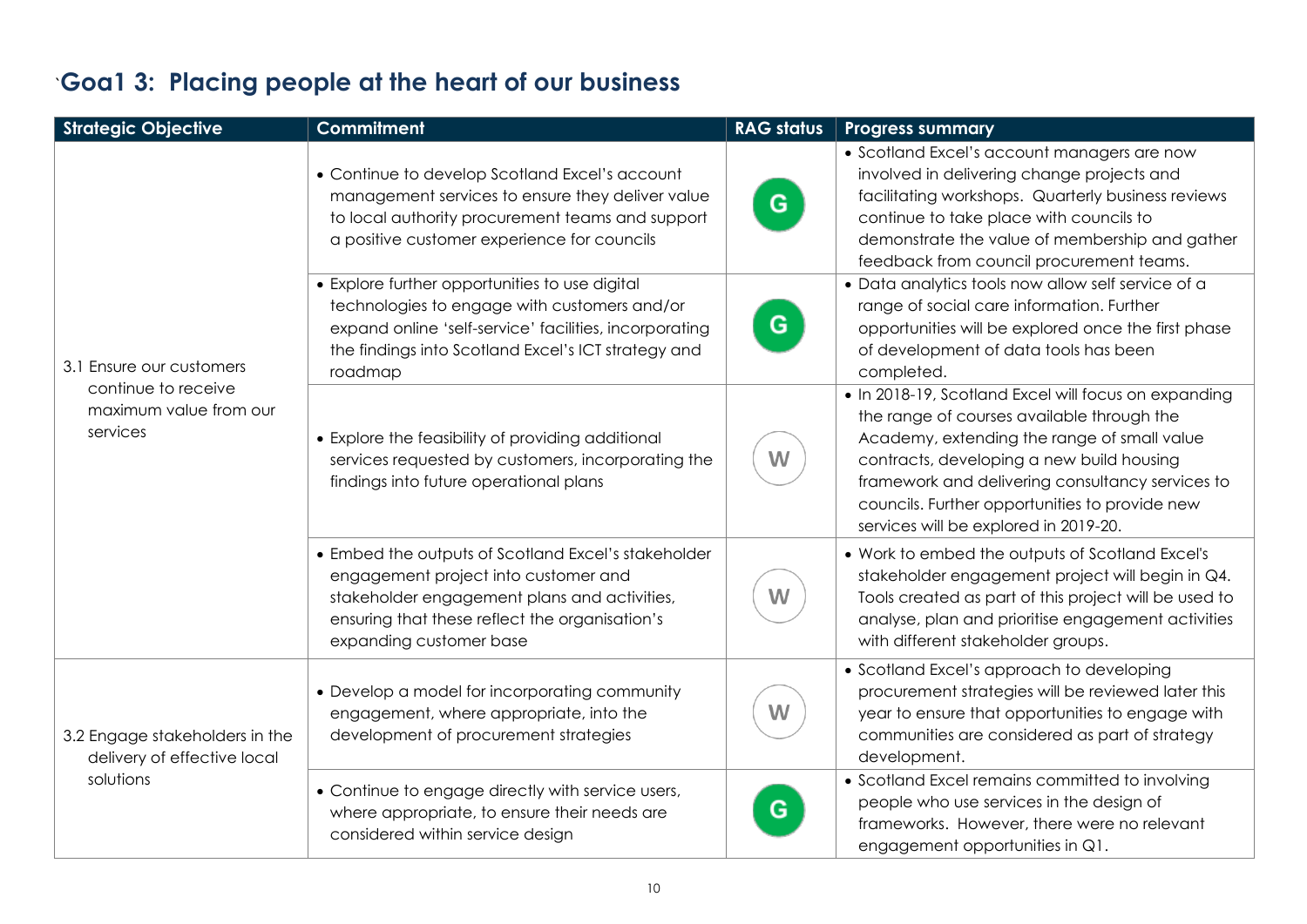|                                                                                     | • Explore the feasibility of working with educational<br>partners and/or suppliers to promote the benefits of<br>procurement to pupils, incorporating the findings<br>into future operational plans        | G. | • Scotland Excel has committed to Founders 4<br>Schools, a business to business model which<br>encourages coaching and mentoring for pupils.<br>Specific initiatives with the organisation will begin<br>from Q2. Scotland Excel is also continuing to<br>encourage its supply base to engage with schools<br>and, in June 2018, children across Scotland had an<br>opportunity to work with a celebrity chef through a<br>Junior Masterchef initiative. |
|-------------------------------------------------------------------------------------|------------------------------------------------------------------------------------------------------------------------------------------------------------------------------------------------------------|----|----------------------------------------------------------------------------------------------------------------------------------------------------------------------------------------------------------------------------------------------------------------------------------------------------------------------------------------------------------------------------------------------------------------------------------------------------------|
|                                                                                     | • Review Scotland Excel's representation activities to<br>ensure that these are targeted where they can<br>have the greatest impact                                                                        | W  | • Scotland Excel will initiate a review of all national<br>engagement activity by the end of December<br>2018 to ensure that resources are targeted<br>effectively for the benefit of stakeholders.                                                                                                                                                                                                                                                      |
| 3.3 Represent the collective<br>views of stakeholders at a<br>national level        | • Establish a model for undertaking representation<br>activities, including a clear feedback loop for<br>customers and/or communities                                                                      | W  | • A model will be developed on completion of the<br>review of national engagement activity. Outputs<br>will be discussed with key stakeholders including<br>the Scottish Local Government Procurement Forum<br>(SLGPF) to ensure that national engagement<br>activities incorporate local views.                                                                                                                                                         |
|                                                                                     | • Build on relationships with the Convention of<br>Scottish Local Authorities (COSLA) and/or elected<br>members to represent customers and communities<br>in appropriate policy and political matters      | G. | • Quarterly meetings continue to take place with the<br>CEO and policy leads at COSLA, with a particular<br>focus on social care and waste management.                                                                                                                                                                                                                                                                                                   |
| 3.4 Implement policies which<br>develop, empower, value<br>and engage our workforce | • Continue to deliver Scotland Excel's organisational<br>development strategy and rolling improvement<br>plans, involving staff in the development of plans,<br>policies and initiatives where appropriate | G  | • Scotland Excel is continuing to implement the<br>Organisational Development (OD) strategy<br>developed in 2017-18. A staff workshop in June<br>identified opportunities to improve the<br>organisation's approach to performance<br>management and recruitment. Projects will be<br>initiated to review these areas in Q2.                                                                                                                             |
|                                                                                     | • Develop and implement a talent management<br>programme to inspire and develop staff, increase<br>Scotland Excel's capability, and support succession<br>planning                                         | W  | • Following feedback at a staff meeting in Q1, plans<br>for developing a talent management programme<br>have been put on hold pending the development<br>of a new Performance Management and Review<br>(PRD) approach.                                                                                                                                                                                                                                   |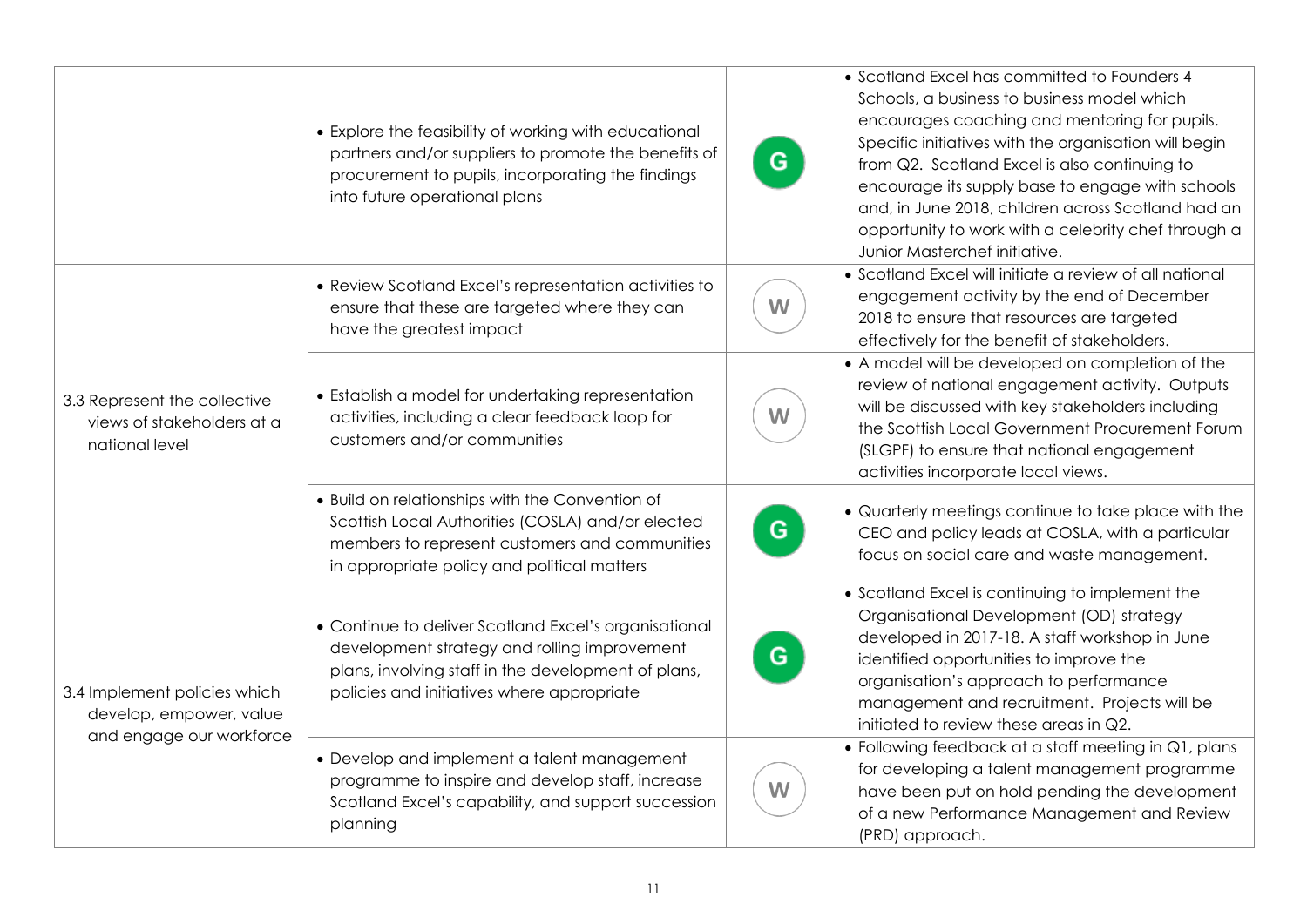| • Develop plans for agile working to create a<br>productive working environment that benefits staff,<br>Scotland Excel, and customers | G. | • Technology solutions which support agile working<br>are now in place as part of ICT strategy. Plans are<br>underway to move staff's personal files to the cloud<br>server to enable them to be accessed remotely. |
|---------------------------------------------------------------------------------------------------------------------------------------|----|---------------------------------------------------------------------------------------------------------------------------------------------------------------------------------------------------------------------|
|---------------------------------------------------------------------------------------------------------------------------------------|----|---------------------------------------------------------------------------------------------------------------------------------------------------------------------------------------------------------------------|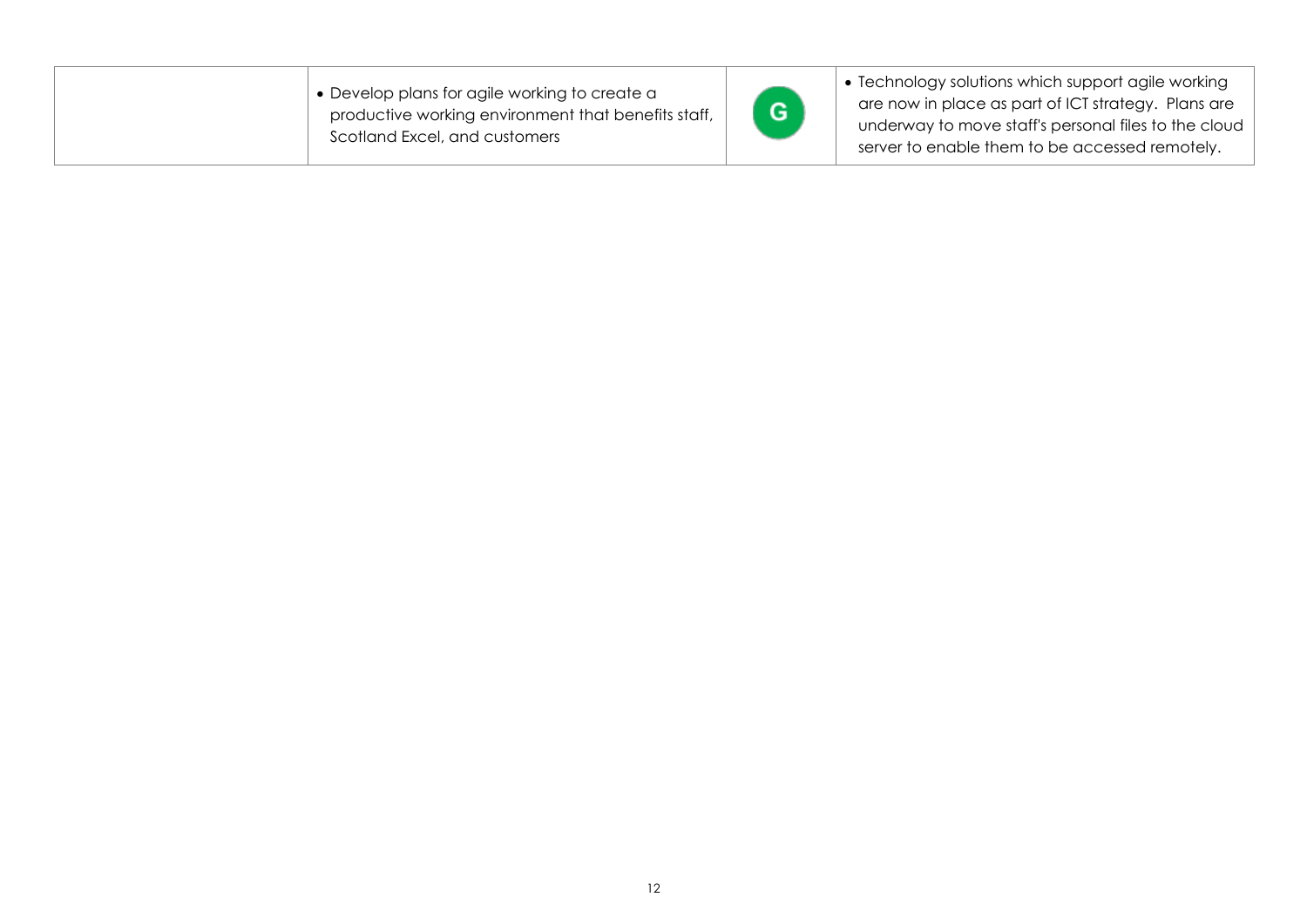| <b>Strategic Objective</b>                                                            | <b>Commitment</b>                                                                                                                                                                                                                         | <b>RAG status</b> | <b>Progress summary</b>                                                                                                                                                                                                                                          |
|---------------------------------------------------------------------------------------|-------------------------------------------------------------------------------------------------------------------------------------------------------------------------------------------------------------------------------------------|-------------------|------------------------------------------------------------------------------------------------------------------------------------------------------------------------------------------------------------------------------------------------------------------|
| 4.1 Implement a new<br>governance model which<br>supports scalable business<br>growth | • Complete the review of Scotland Excel's<br>governance and funding models, presenting<br>recommendations to the Joint Committee for<br>approval                                                                                          |                   | • Governance and funding proposals to support the<br>delivery of the 2018-23 strategy were approved by<br>the Joint Committee in June 2018.                                                                                                                      |
|                                                                                       | • Develop plans to implement the governance<br>recommendations approved by the Joint<br>Committee                                                                                                                                         |                   | • Scotland Excel will continue to operate its existing<br>governance model in support of the 2018-23<br>strategy. Governance arrangements will continue<br>to be reviewed periodically to ensure they align<br>with the organisation's ambitions.                |
|                                                                                       | • Implement appropriate funding models to support<br>the delivery of new and existing services                                                                                                                                            | G                 | • The five funding streams approved by the Joint<br>Committee - Academy revenue, consultancy<br>revenue, rebates, new build housing and associate<br>membership fees - are being monitored to ensure<br>that they are in line with income estimates.             |
| 4.2 Continue to maintain a                                                            | • Review Scotland Excel's business infrastructure to<br>ensure it can support the organisation's growth<br>ambitions, developing plans for continuous<br>improvement initiatives and to address any gaps in<br>capacity and/or capability | G                 | • Scotland Excel has strategies and plans in place for<br>the continuous development of key business areas<br>including ICT and OD. Plans are also being put in<br>place to increase office space at Renfrewshire<br>House to accommodate growing staff numbers. |
| robust business<br>infrastructure to support our<br>growth ambitions                  | • Develop a risk model for evaluating new business<br>opportunities to assess their impact on internal<br>resources and/or existing customers                                                                                             | W                 | • Learnings from business opportunities secured this<br>financial year will be used to develop a new<br>business evaluation model during 2019-2020.                                                                                                              |
|                                                                                       | • Continue to implement technology solutions which<br>increase efficiency, support agile working and offer<br>scalability for business growth                                                                                             | G                 | • Delivery of the ICT strategy is progressing well.<br>During 2018, the focus will be on consolidating the<br>technology phase, which introduced new servers<br>and software, before moving into the application<br>development phase in Q4.                     |

### **Goa1 4: Delivering sustainable and scalable growth**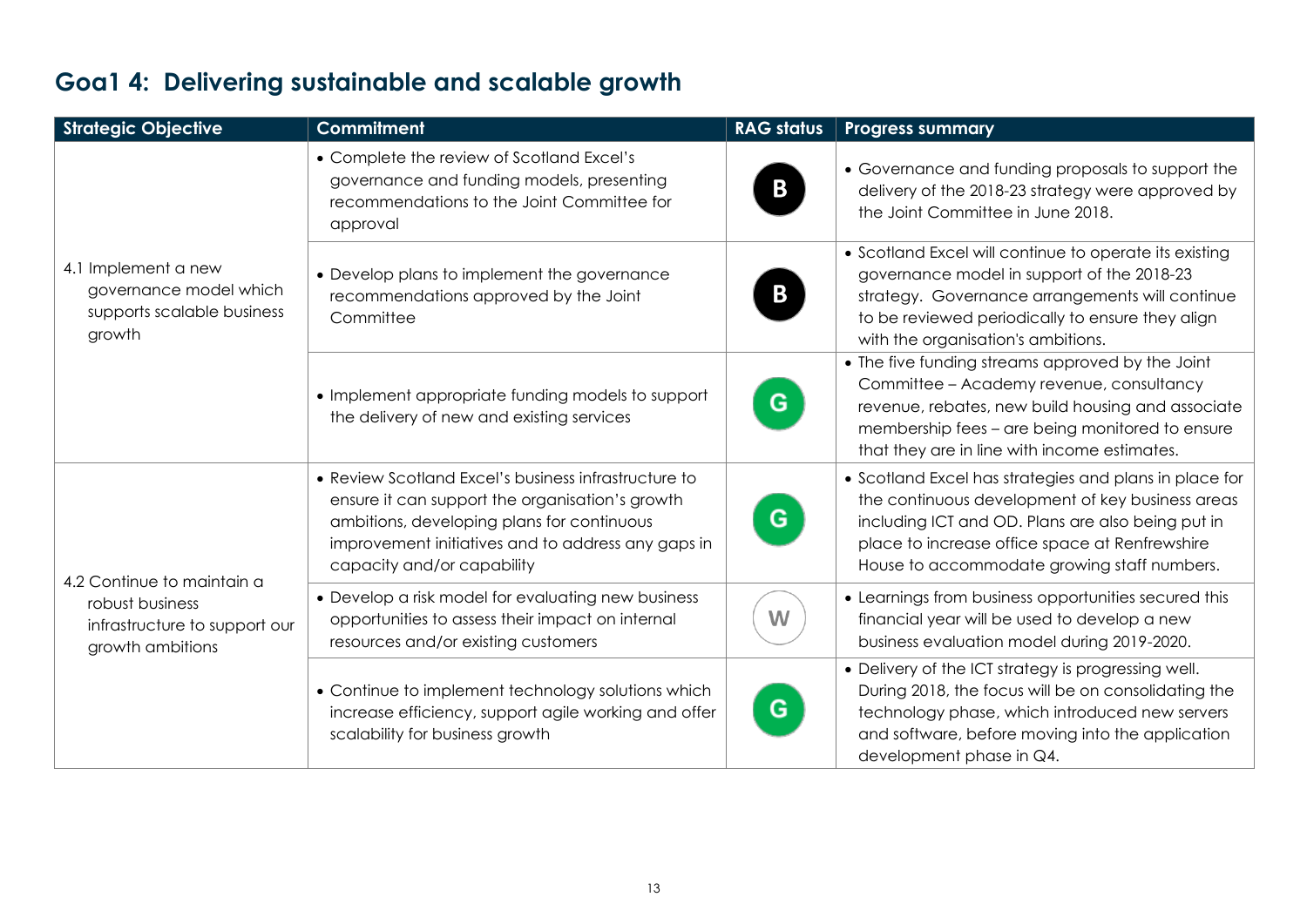|                                                                                                                           | • Review collaborative procurement and leading<br>change solutions available in other public sector<br>markets to identify potential business opportunities,<br>reporting on the findings to inform future<br>operational plans             | W  | • Scotland Excel will initiate plans to assess the<br>competitive landscape and identify business<br>opportunities for its services during the second half<br>of 2018-19.                                                                                                                                                                                                                   |
|---------------------------------------------------------------------------------------------------------------------------|---------------------------------------------------------------------------------------------------------------------------------------------------------------------------------------------------------------------------------------------|----|---------------------------------------------------------------------------------------------------------------------------------------------------------------------------------------------------------------------------------------------------------------------------------------------------------------------------------------------------------------------------------------------|
|                                                                                                                           | • Continue to deliver procurement support to<br>housing associations on behalf of the Scottish<br>Government and develop plans to market<br>additional Scotland Excel services which secure the<br>long term sustainability of this service | G. | • Scotland Excel completed 9 PCIP assessments with<br>housing associations during Q1. The total number<br>of assessments completed to date is 22 and a<br>further 44 are expected to be completed by the<br>end of March 2019                                                                                                                                                               |
| 4.3 Use our knowledge and<br>insight to identify new<br>services and/or sectors<br>which provide growth<br>opportunities  | • Continue to develop and market Scotland Excel's<br>associate membership programme to maximise its<br>commercial potential for the organisation and the<br>benefits it provides to members                                                 | G. | • Hawthorn Housing Cooperative joined as an<br>associate member in Q1, bringing the total number<br>of members to 73 including 22 housing associations.<br>Work to develop and market membership will<br>begin in Q2.                                                                                                                                                                       |
|                                                                                                                           | • Continue to market Scotland Excel through<br>traditional and social media, targeted<br>communications activity and political<br>engagement to support new business opportunities                                                          | G  | • A range of activities to promote the work of the<br>organisation continue to take place each quarter.<br>During Q1, a campaign to promote the work of<br>Scotland Excel's housing team including marketing<br>materials, advertising and social media content<br>was implemented to support attendance at the<br>Scottish Federation of Housing Associations (SFHA)<br>annual conference. |
|                                                                                                                           | • Identify opportunities arising for staff development<br>through new business opportunities, fostering an<br>understanding of commercial and entrepreneurial<br>approaches across the organisation                                         | G. | · Scotland Excel staff have been deployed on a<br>number of consultancy projects alongside new<br>recruits. Plans to extend participation to support<br>staff development will be put in place as part of<br>ongoing performance management activity.                                                                                                                                       |
| 4.4 Explore opportunities to<br>work with partners on the<br>development and delivery<br>of new business<br>opportunities | • Explore opportunities to work in partnership with<br>other public sector bodies to increase internal<br>efficiency and/or improve service delivery for<br>customers, reporting on the findings to inform future<br>operational plans      | G  | • Scotland Excel has identified an opportunity to<br>work with the Improvement Service on the delivery<br>of professional qualifications for the local<br>government sector. A Professional Development<br>Award (PDA) in project management will be<br>offered from August 2018.                                                                                                           |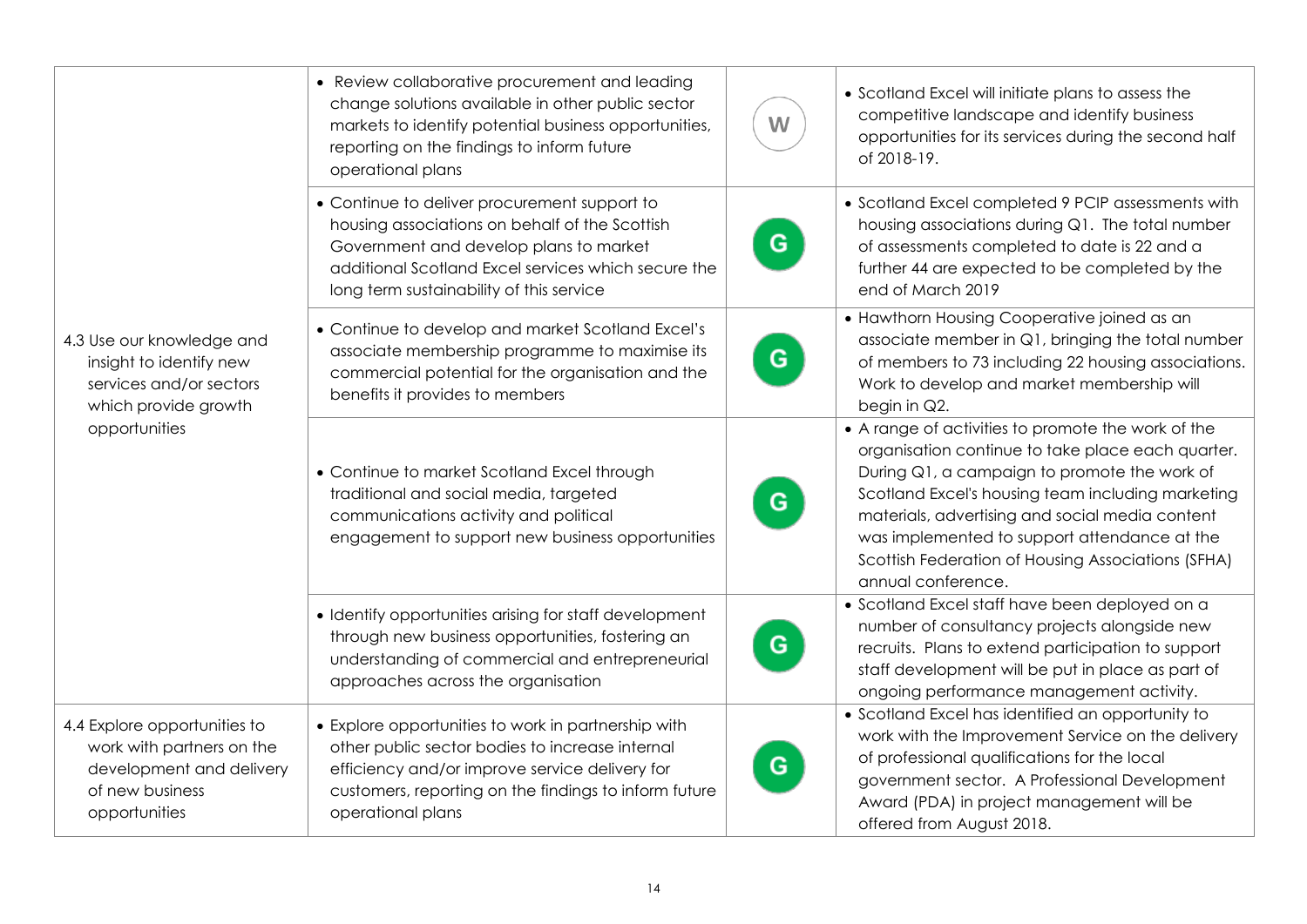| • Continue to manage Scotland Excel's partnership<br>with Crown Commercial Services (CCS) to ensure it<br>is delivering against customer expectations, and<br>explore opportunities to extend this partnership | G  | • Work is underway with CCS to renew the light<br>vehicles framework used by Scottish councils. In<br>April 2018, Scotland Excel participated in a CCS<br>supplier day in Liverpool.                                                                                                                                                                                                                                                                                |
|----------------------------------------------------------------------------------------------------------------------------------------------------------------------------------------------------------------|----|---------------------------------------------------------------------------------------------------------------------------------------------------------------------------------------------------------------------------------------------------------------------------------------------------------------------------------------------------------------------------------------------------------------------------------------------------------------------|
| • Design a model for providing procurement support<br>to SEEMIS in line with the partnership agreement                                                                                                         | G. | • SEEMIS are funding a full time procurement<br>resource until the end of March 2019 to develop a<br>workplan which includes a system to support early<br>learning and childcare services, ongoing work for<br>the Next Gen2 management information system for<br>schools, and a text messaging service for parent<br>information. Scotland Excel will also support SEEMiS<br>with using collaborative frameworks for a range of<br>other procurement requirements. |

| <b>Report Key</b> |                                                                                                                    |  |
|-------------------|--------------------------------------------------------------------------------------------------------------------|--|
| W                 | Project or activity not yet started                                                                                |  |
| <b>R</b>          | Project or activity is currently stalled or significantly behind schedule                                          |  |
| $\overline{A}$    | Project or activity is progressing at a slower pace than anticipated and/or results have been weaker than expected |  |
| <b>G</b>          | Project or activity is progressing in line with expected/agreed timelines and results                              |  |
|                   | Project or activity completed                                                                                      |  |